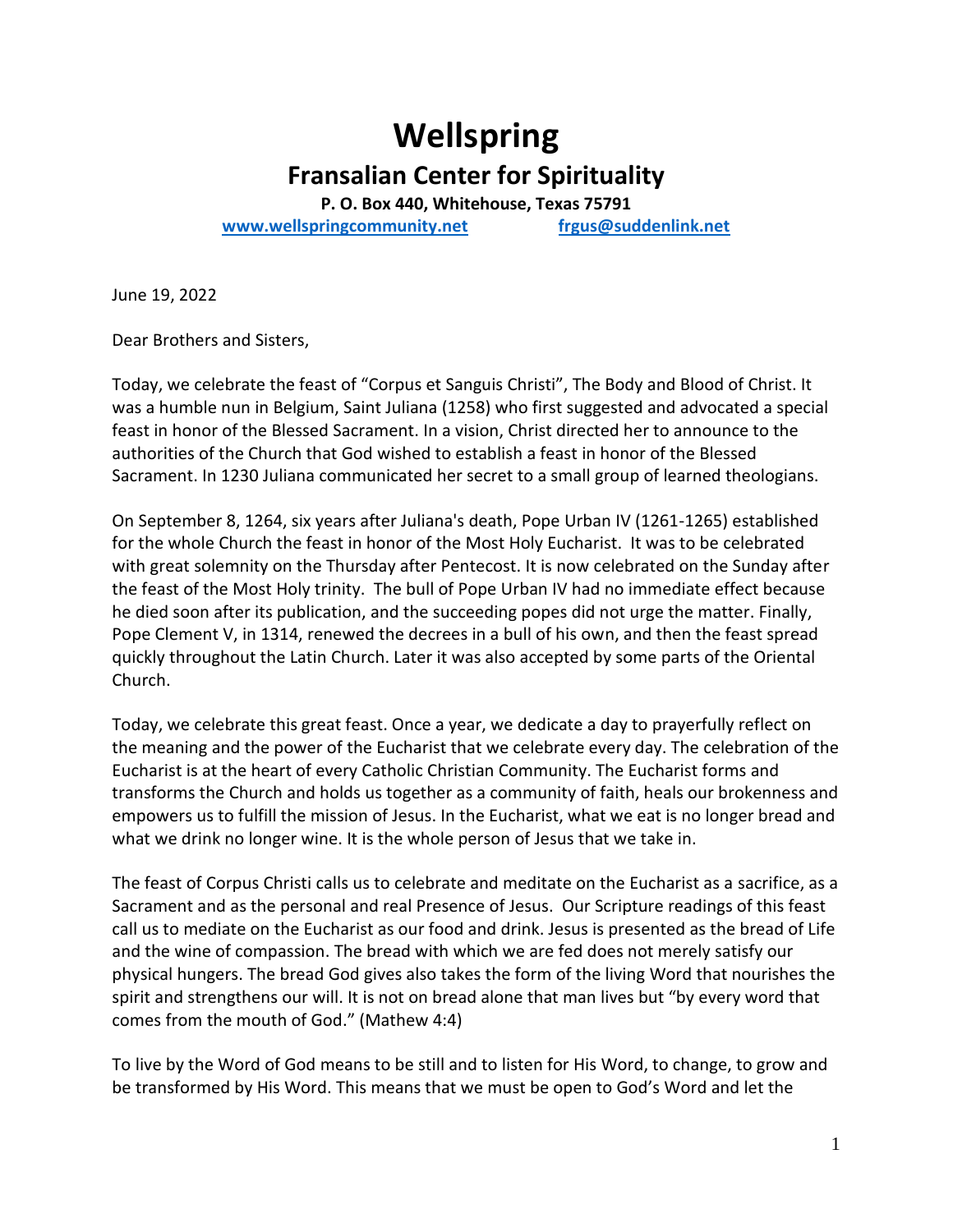Word become flesh in our life, let it transform our attitudes, our disposition, our values and shape and transform our lives – let the word continue to become incarnate in our lives.

Eucharist is not a ritual being performed by a priest for his people. Eucharist is a sacred meal of communion, of togetherness, of thanksgiving, of sacrifice and of total giving. To eat the flesh and to drink the blood of Jesus is to take in the whole person of Jesus - to take Jesus in and let him transform us. Eucharist is a life-altering, life-redeeming, and life-transforming gift. The Eucharist is not a "mere memorial", a recalling of events. It is a very profound "Confession", an affirmation, and a profession of the presence of the crucified, ascended, and risen Lord in communion.

### **The Eucharist is the completion, the crowning, and the fulfillment of Christ's love. Let Jesus in and let him transform you!**

The "bread and the wine" of the Eucharist transforms us into Christ. We become the Body of Christ in communion with our brothers and sisters. We are not just in communion with those we see present in our Church, but with men and women whom we will never meet, speaking languages we will never understand, as well as with those who have gone before us marked with the sign of faith.

All our Christian and missionary activity is taken up into the Eucharist and nourished and strengthened by the Eucharist. The Eucharist is the wellspring of our hope and our courage. We come to the Eucharist to be nourished and strengthened. We go from the Eucharist to fulfill our mission. The Body and Blood of Christ, Corpus Christi, the Eucharist challenges us to become what we have received, that is the body of Christ, and as members of His body to carry him into all aspects of our lives.

The constant mistake that we all make about the Eucharist is that it is a thing rather than a person. With a person, we can develop a relationship which, of its very nature, is dynamic and healing, consoling, and loving. This is more so with the presence of Jesus in the Eucharist. The Eucharist is not a thing to be adored and walked away, but a person to love and a person who loves us. Experiencing this creative love should change us and make us anxious to spread that love in our everyday lives. The Eucharist demands that we love one another as the Lord loves us and enter into unbreakable bond of love with others, especially with the less privileged and the marginalized in our community.

Take a few moments this week to be still and to reflect on your own experience of the Eucharist. Has your understanding of the Eucharist deepened over the years? Has the Eucharist become a source of transformation in Christ? Has the Eucharist been a sacrament of forgiveness and healing for you and a channel of communion with others?

God bless you and your family

Fr. Gus Tharappel, msfs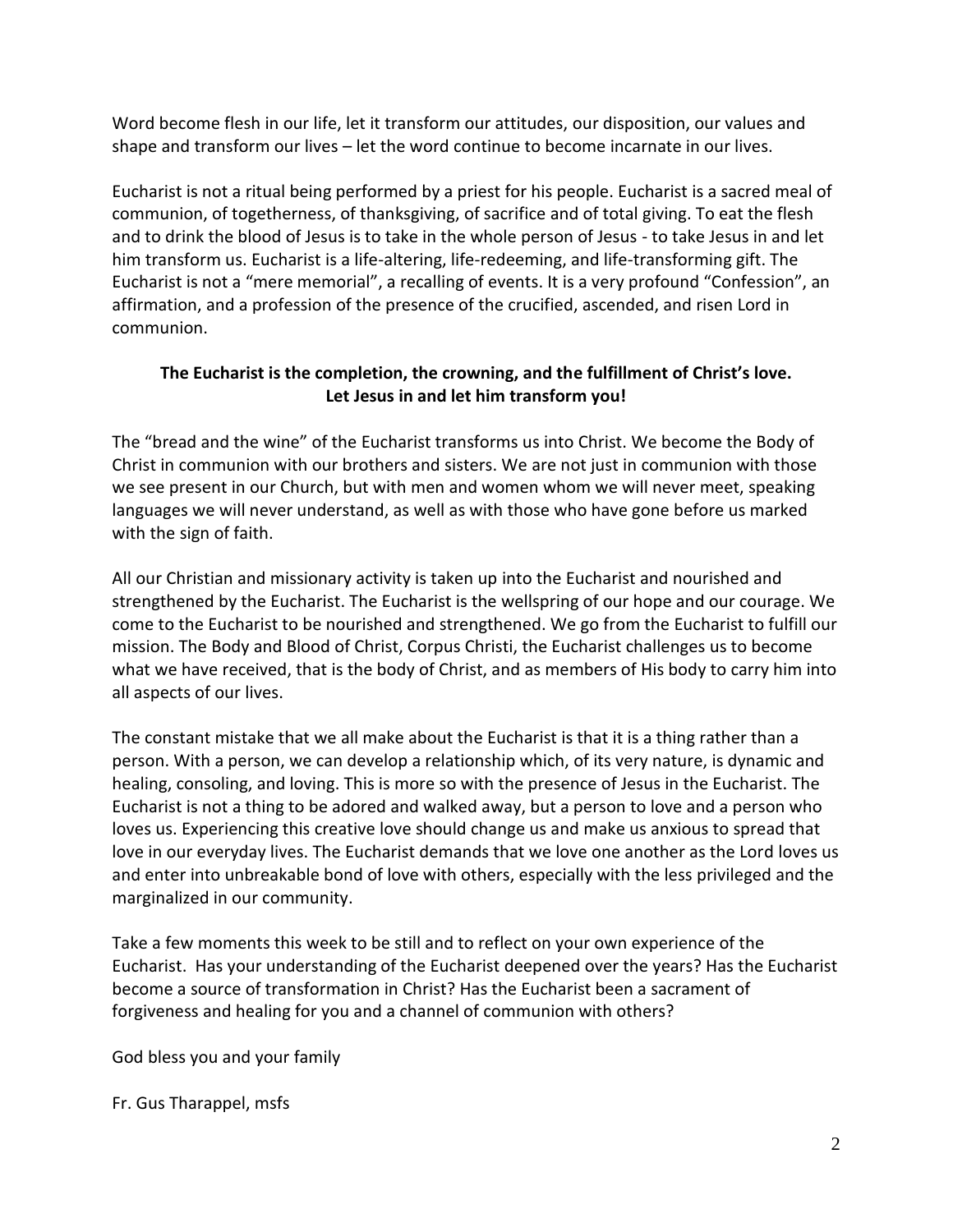# **The Most Holy Body and Blood of Christ**

**June 19, 2022**

**Dear friends, build your house on rock. Try each day to follow Christ's word. Listen to him as a true friend with whom you can share your path in life. With him at your side, you will find courage and hope to face difficulties and problems, and even to overcome disappointments and setbacks. (Pope Benedict XVI)**

### **Collect**

O God, who in this wonderful Sacrament have left us a memorial of your Passion, grant us, we pray, so to revere the sacred mysteries of your Body and Blood that we may always experience in ourselves the fruits of your redemption. Who live and reign with God the Father in the unity of the Holy Spirit, one God, for ever and ever.

# **Liturgy of the Word**

Prayerfully read the first reading and then read my reflections below and spend a few moments of personal reflection. Do the same with Responsorial Psalm and other readings.

### **Genesis 14:18-20**

Melchizedek shared bread and wine with Abraham and created a bond of lasting, enduring relationship…..an eternal connection. The name "Melchizedek" means "righteousness is my king"- priest and king entered into a bond with Abraham.

# **Psalm 110**

Psalm 110 is a messianic psalm, looking forward to the defeat of evil forces. We have a beautiful, poetic picture of young men leaving their homes to follow their king to fight a war against evil forces. The reference is to the messianic war against evil forces. The messiah will rule over the universe.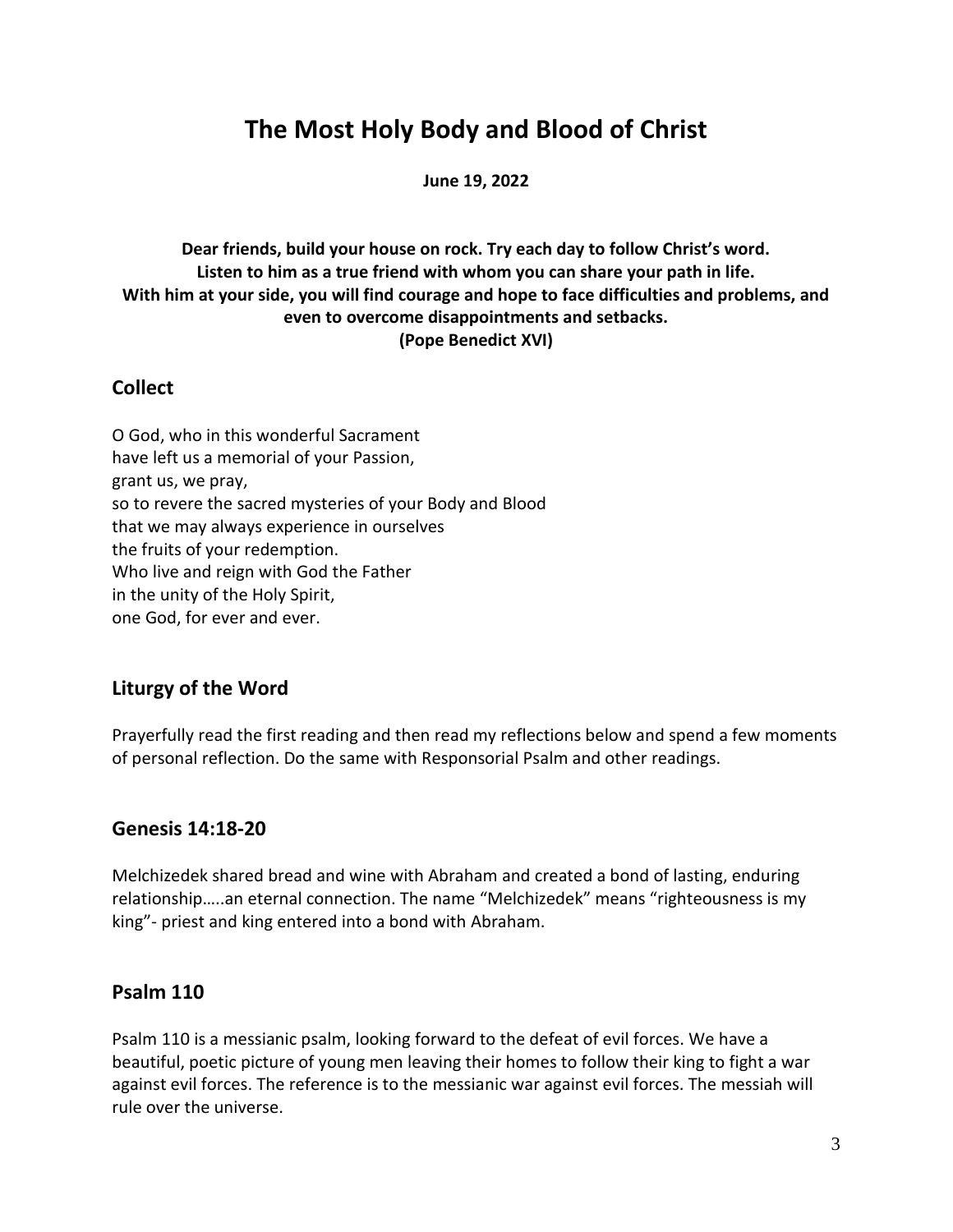**The Lord said to my Lord: "sit at my right hand, Till I make your enemies your footstool. The scepter of your power the Lord will stretch forth from Zion: "Rule in the midst of your enemies".**

# **I Corinthians 11:23-26**

In this excerpt, we read about the Eucharist continuing to feed the hunger of the growing church. The Eucharist also challenged them to feed each other and be mindful of the hunger of the less fortunate in the community.

Eucharist was not a mere recalling of events of the past. It was a remembrance, a re-living and a proclamation of the death and the presence and the coming of the Lord.

This remembrance continued to create a "connection", a "communion", a "fellowship", an eternal bond with the Lord and with one another. The Eucharist created and sustained the Christian community.

# **Luke 9:11-17**

The disciples of Jesus became concerned about the crowd's need for food and lodge. They asked Jesus to dismiss the crowd so that they could go and take care of their needs. Jesus asked the disciples to attend to the urgent needs of the people and they told him that they had only five loaves and two fish and that wasn't enough to feed the crowd. Jesus took the five loaves and the two fish and shared them with the people. The people had their fill and abundance left over.

It is important to recognize the urgent needs of people. It is just as important to do all you can to meet those needs. We may feel that we don't have enough to meet the needs. Five loaves and two fish, given generously, go a long way in meeting them. Five loaves and two fish come in different forms – may be five minutes of time, may be a few dollars in the pocket, may be a little food……our little bit becomes abundance in the hands of the Lord.

### **Give and give graciously and generously! May your little bit become great in the hands of the Lord!**

Jesus worked a miracle and fed the five thousand with five loaves and two fish and the left over filled twelve wicker baskets. Chapter six of John's Gospel tells us that Jesus, who worked a miracle with the little that was available, was concerned about the left over: "gather up the left over…nothing should go to waste" he said.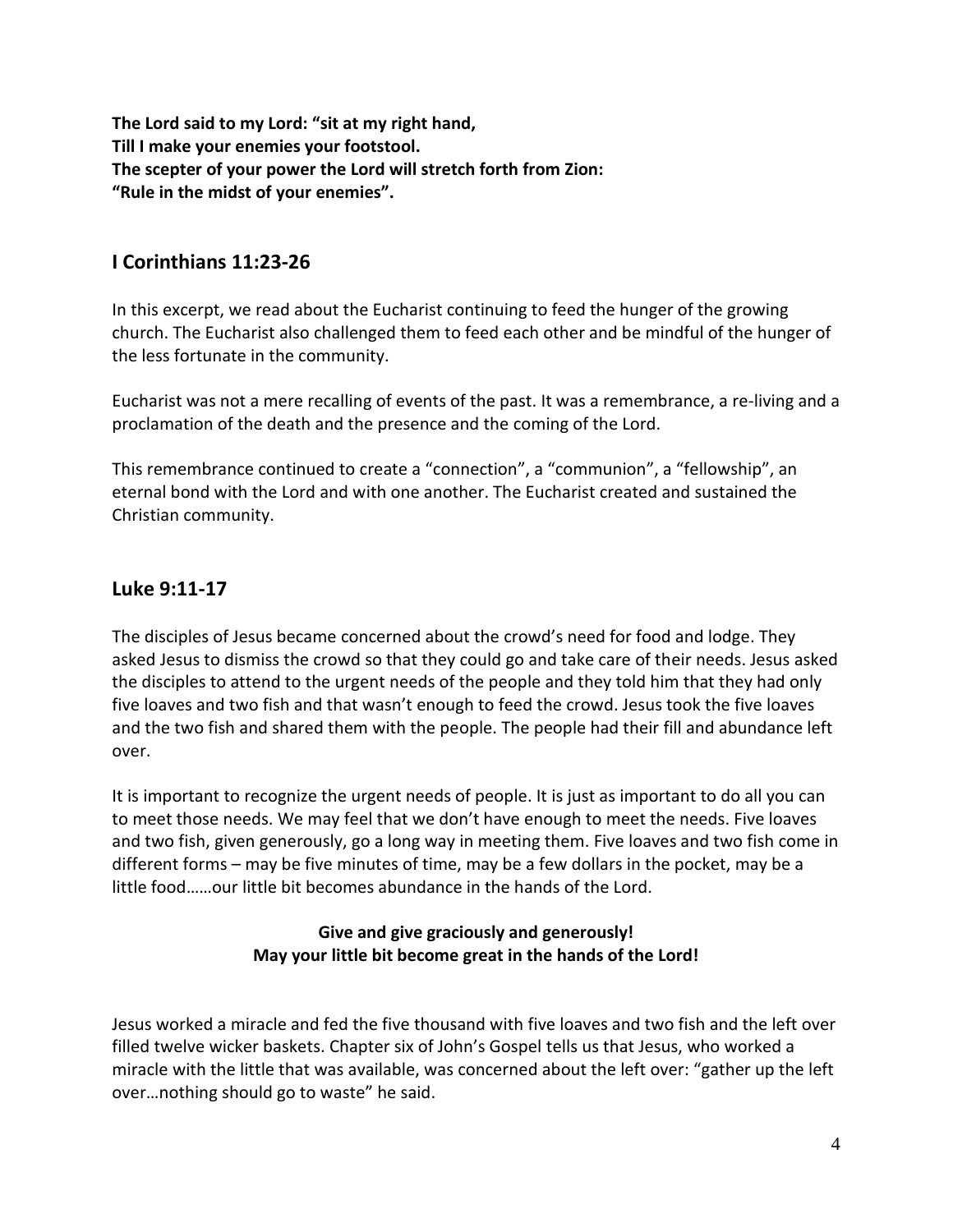Rejoice in God's abundance and be grateful. Do not waste God's gifts. Every little bit counts and makes a difference. Redeem all that can be redeemed. Save all that can be saved.

Those who are fed and filled are charged to feed others. Be generous. Share the blessings of the Lord. Be mindful of those in need.

#### **Reflecting on the feast of the Body Blood of Christ…**

The Eucharist is not a "mere memorial", a recalling of events. It is a very profound "Confession", an affirmation, a profession of the presence of the crucified, ascended and risen Lord in communion.

The meaning of "remembrance" is bringing to mind past events so that by their effects they become "operative" in the present. It is "re-living" past experience in all its richness, not events in all details, but in the depth of feelings, meaning, and value, in the most profound, transforming details.

We remember to make real again what Christ has done for us. We remember someone who is very much alive - not dead. We remember Jesus Christ in the Sacrament in order to meet, to encounter and to deepen our relationship with Him.

### **The Eucharist is, therefore, the completion, the crowning, and the fulfillment of Christ's love.**

# **Saint of the day, June 19 - St. Romuald and 12 other saints are remembered this day.**

Romuald was born into an aristocratic family around the year 950. He grew up in a luxurious and worldly environment, where he learned little in the way of self-restraint or religious devotion. When Romuald was 20 years old, he watched his father, Sergius, kill a relative in a duel over property. Disgusted by the crime he had witnessed, Romuald went to the Monastery of St. Apollinaris to do 40 days of penance for his father.

These 40 days confirmed Romuald's monastic calling, as they became the foundation for an entire life of penance. But his strict asceticism brought him into conflict with some of the other monks. He left the area near Ravenna and went to Venice, where he became the disciple of the hermit Marinus. Both men went on to encourage the monastic vocation of Peter Urseolus, a Venetian political leader who would later be canonized as a saint. When Peter joined a French Benedictine monastery, Romuald followed him and lived for five years in a nearby hermitage.

In the meantime, Romuald's father Sergius had followed his son's course, repenting of his sins and becoming a monk himself. Romuald returned to Italy to help his father, after learning that